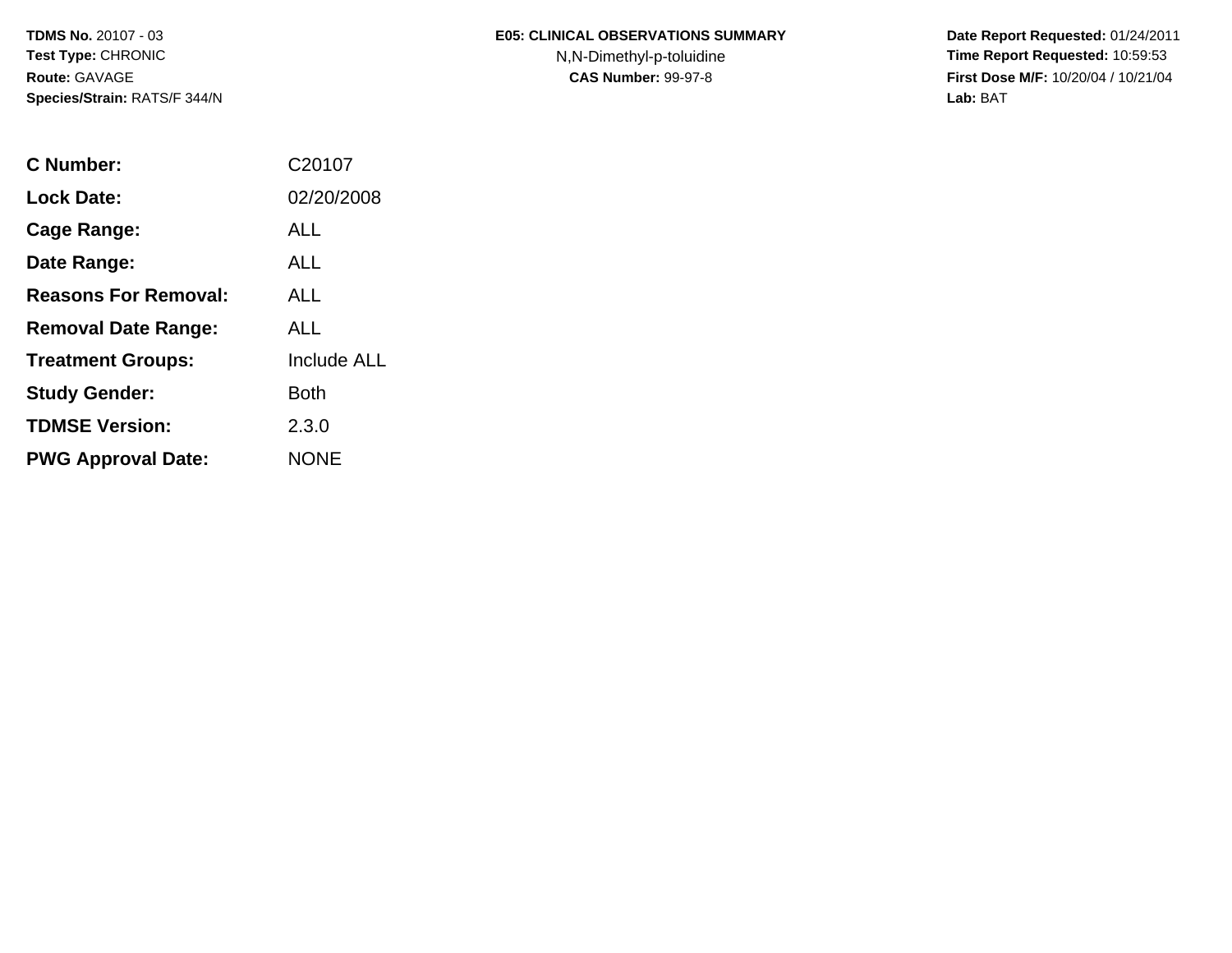**TDMS No.** 20107 - 03**Test Type:** CHRONIC

#### **E05: CLINICAL OBSERVATIONS SUMMARY**

# N,N-Dimethyl-p-toluidine

 **Date Report Requested:** 01/24/2011 **Time Report Requested:** 10:59:53 **First Dose M/F:** 10/20/04 / 10/21/04<br>**Lab: BAT** 

## **Eye AbnormalityRoute:** GAVAGE**Species/Strain:** RATS/F 344/N **Lab:** BAT **SEX:** MALE **WEEK:** <sup>104</sup> **0 MG/KG 6 MG/KG 20 MG/KG 60 MG/KG OBSERVATIONCURRENT\* TOTAL+ CURRENT TOTAL CURRENT TOTAL CURRENT TOTAL**

| <b>Eye Abnormality</b>       | 0/0 | 1/50<br><b>DAY 29</b>  | 0/0 | 2/50<br>DAY 645        | 0/0 | 0/50            | 0/0 | 1/50<br>DAY 561        |
|------------------------------|-----|------------------------|-----|------------------------|-----|-----------------|-----|------------------------|
| Lethargic                    | 0/0 | 0/50                   | 0/0 | 1/50<br>DAY 645        | 0/0 | 0/50            | 0/0 | 0/50                   |
| <b>Mass</b><br>Head          | 0/0 | 1/50<br><b>DAY 477</b> | 0/0 | 0/50                   | 0/0 | 1/50<br>DAY 533 | 0/0 | 1/50<br>DAY 617        |
| <b>Mass</b><br>Torso/Dorsal  | 0/0 | 1/50<br>DAY 673        | 0/0 | 1/50<br>DAY 561        | 0/0 | 3/50<br>DAY 561 | 0/0 | 3/50<br>DAY 533        |
| <b>Mass</b><br>Torso/Lateral | 0/0 | 2/50<br>DAY 673        | 0/0 | 5/50<br>DAY 533        | 0/0 | 2/50<br>DAY 365 | 0/0 | 3/50<br>DAY 421        |
| <b>Mass</b><br>Torso/Ventral | 0/0 | 2/50<br>DAY 645        | 0/0 | 2/50<br>DAY 533        | 0/0 | 4/50<br>DAY 533 | 0/0 | 2/50<br><b>DAY 477</b> |
| <b>Nasal/Eye Discharge</b>   | 0/0 | 16/50<br>DAY 309       | 0/0 | 12/50<br><b>DAY 57</b> | 0/0 | 5/50<br>DAY 533 | 0/0 | 10/50<br>DAY 421       |
| <b>Ruffled Fur</b>           | 0/0 | 0/50                   | 0/0 | 1/50<br>DAY 505        | 0/0 | 1/50<br>DAY 421 | 0/0 | 0/50                   |

\* ANIMALS WITH OBSERVATION IN CURRENT PERIOD / TOTAL ANIMALS OBSERVED IN CURRENT PERIOD (WITHIN 30 DAYS OF RUN DATE)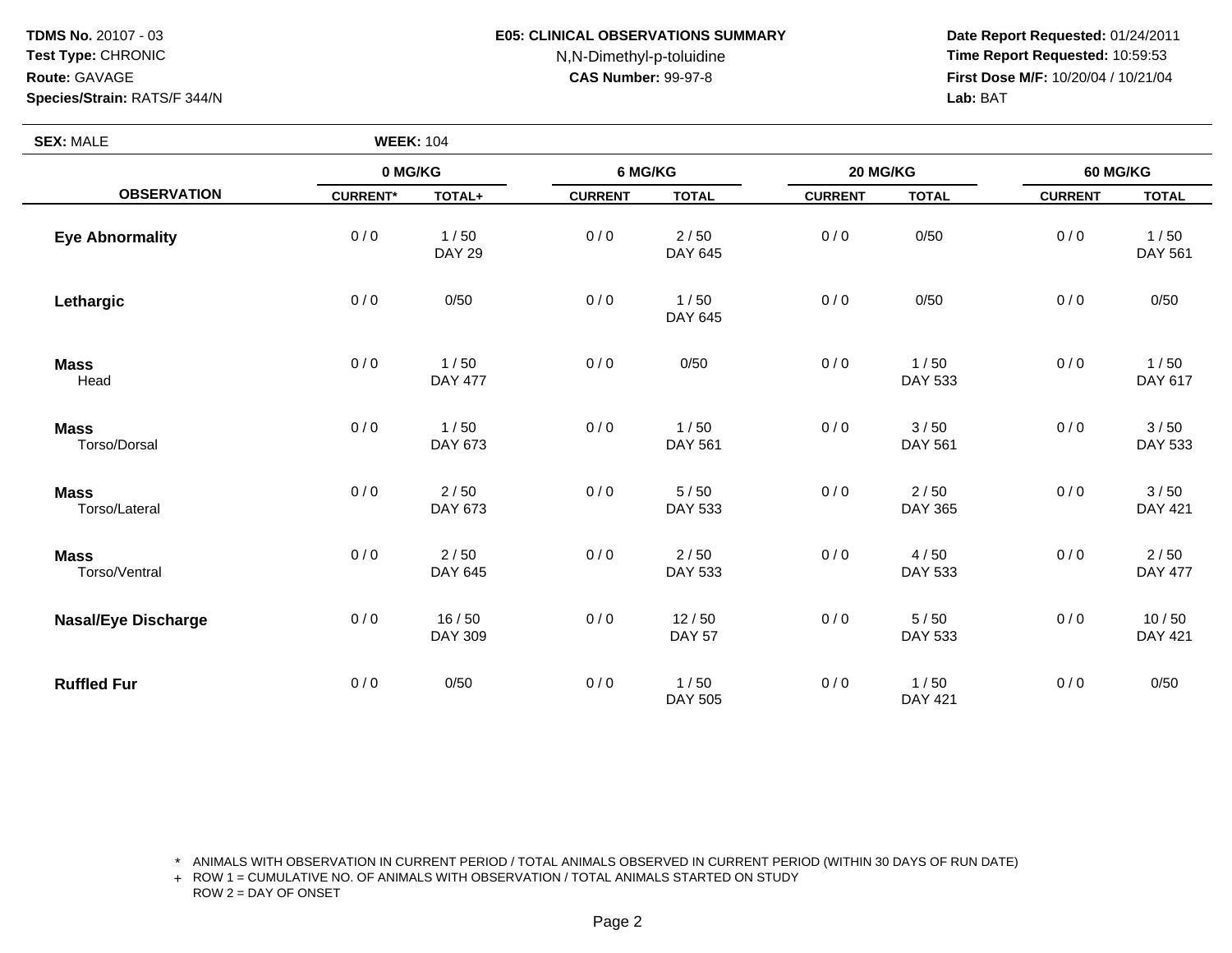**TDMS No.** 20107 - 03**Test Type:** CHRONIC**Route:** GAVAGE**Species/Strain:** RATS/F 344/N

#### **E05: CLINICAL OBSERVATIONS SUMMARY**

# N,N-Dimethyl-p-toluidine

 **Date Report Requested:** 01/24/2011 **Time Report Requested:** 10:59:53 **First Dose M/F:** 10/20/04 / 10/21/04<br>**Lab:** BAT **Lab:** BAT

|                                                                                                                                        | <b>WEEK: 104</b> |        |                |                 |                |              |                |                        |
|----------------------------------------------------------------------------------------------------------------------------------------|------------------|--------|----------------|-----------------|----------------|--------------|----------------|------------------------|
| <b>SEX: MALE</b><br><b>OBSERVATION</b><br><b>Thin</b><br><b>Ulcer/Abscess</b><br>Torso/Dorsal<br><b>Ulcer/Abscess</b><br>Torso/Lateral | 0 MG/KG          |        | 6 MG/KG        |                 | 20 MG/KG       |              | 60 MG/KG       |                        |
|                                                                                                                                        | <b>CURRENT*</b>  | TOTAL+ | <b>CURRENT</b> | <b>TOTAL</b>    | <b>CURRENT</b> | <b>TOTAL</b> | <b>CURRENT</b> | <b>TOTAL</b>           |
|                                                                                                                                        | 0/0              | 0/50   | 0/0            | 1/50<br>DAY 505 | 0/0            | 0/50         | 0/0            | 0/50                   |
|                                                                                                                                        | 0/0              | 0/50   | 0/0            | 0/50            | 0/0            | 0/50         | 0/0            | 1/50<br><b>DAY 701</b> |
|                                                                                                                                        | 0/0              | 0/50   | 0/0            | 0/50            | 0/0            | 0/50         | 0/0            | 1/50<br>DAY 561        |
| <b>Ulcer/Abscess</b><br>Torso/Ventral                                                                                                  | 0/0              | 0/50   | 0/0            | 0/50            | 0/0            | 0/50         | 0/0            | 1/50<br>DAY 449        |

\*\*\*END OF MALE DATA\*\*\*

\* ANIMALS WITH OBSERVATION IN CURRENT PERIOD / TOTAL ANIMALS OBSERVED IN CURRENT PERIOD (WITHIN 30 DAYS OF RUN DATE)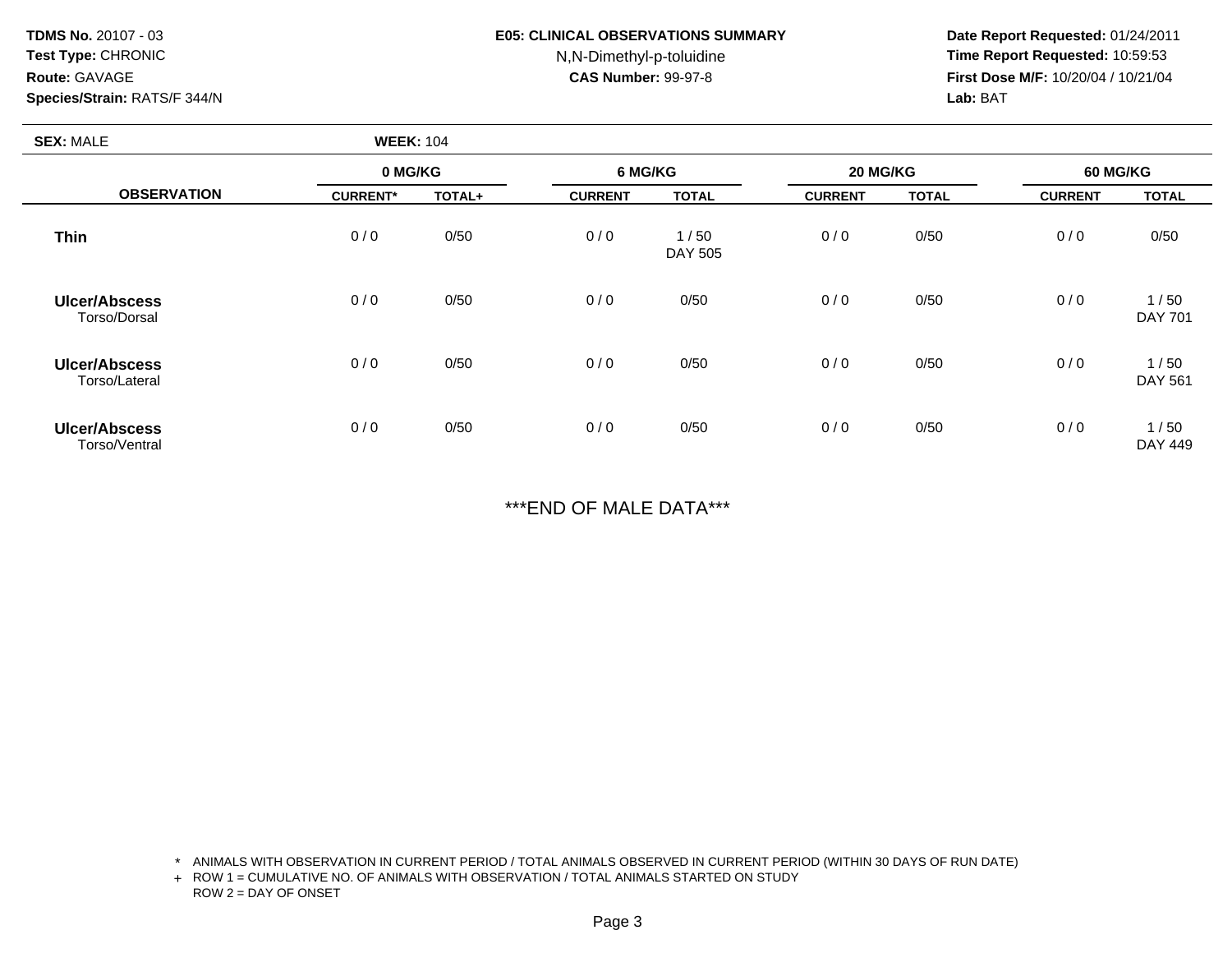**TDMS No.** 20107 - 03**Test Type:** CHRONIC

### **E05: CLINICAL OBSERVATIONS SUMMARY**

# N,N-Dimethyl-p-toluidine

 **Date Report Requested:** 01/24/2011 **Time Report Requested:** 10:59:53 **First Dose M/F:** 10/20/04 / 10/21/04<br>**Lab: BAT** 

## **Route:** GAVAGE**Species/Strain:** RATS/F 344/N **Lab:** BAT **SEX:** FEMALE **WEEK:** <sup>104</sup> **0 MG/KG 6 MG/KG 20 MG/KG 60 MG/KG OBSERVATIONCURRENT\* TOTAL+ CURRENT TOTAL CURRENT TOTAL CURRENT TOTAL**

| <b>Abnormal Breathing</b>    | 0/0 | 1/50<br>DAY 673        | 0/0 | 0/50                   | 0/0 | 1/50<br>DAY 673        | 0/0 | 0/50                   |
|------------------------------|-----|------------------------|-----|------------------------|-----|------------------------|-----|------------------------|
| <b>Eye Abnormality</b>       | 0/0 | 3/50<br>DAY 533        | 0/0 | 2/50<br><b>DAY 337</b> | 0/0 | 3/50<br><b>DAY 253</b> | 0/0 | 1/50<br><b>DAY 281</b> |
| Lethargic                    | 0/0 | 1/50<br>DAY 673        | 0/0 | 0/50                   | 0/0 | 1/50<br>DAY 673        | 0/0 | 0/50                   |
| <b>Mass</b><br>Appendage     | 0/0 | 1/50<br><b>DAY 281</b> | 0/0 | 0/50                   | 0/0 | 0/50                   | 0/0 | 0/50                   |
| <b>Mass</b><br>Head          | 0/0 | 1/50<br>DAY 365        | 0/0 | 0/50                   | 0/0 | 0/50                   | 0/0 | 1/50<br>DAY 393        |
| <b>Mass</b><br>Torso/Dorsal  | 0/0 | 0/50                   | 0/0 | 0/50                   | 0/0 | 0/50                   | 0/0 | 1/50<br><b>DAY 701</b> |
| <b>Mass</b><br>Torso/Lateral | 0/0 | 10/50<br>DAY 589       | 0/0 | 11/50<br>DAY 393       | 0/0 | 5/50<br>DAY 589        | 0/0 | 1/50<br>DAY 701        |
| <b>Mass</b><br>Torso/Ventral | 0/0 | 16/50<br>DAY 533       | 0/0 | 19/50<br>DAY 505       | 0/0 | 19/50<br>DAY 533       | 0/0 | 8/50<br>DAY 533        |

\* ANIMALS WITH OBSERVATION IN CURRENT PERIOD / TOTAL ANIMALS OBSERVED IN CURRENT PERIOD (WITHIN 30 DAYS OF RUN DATE)